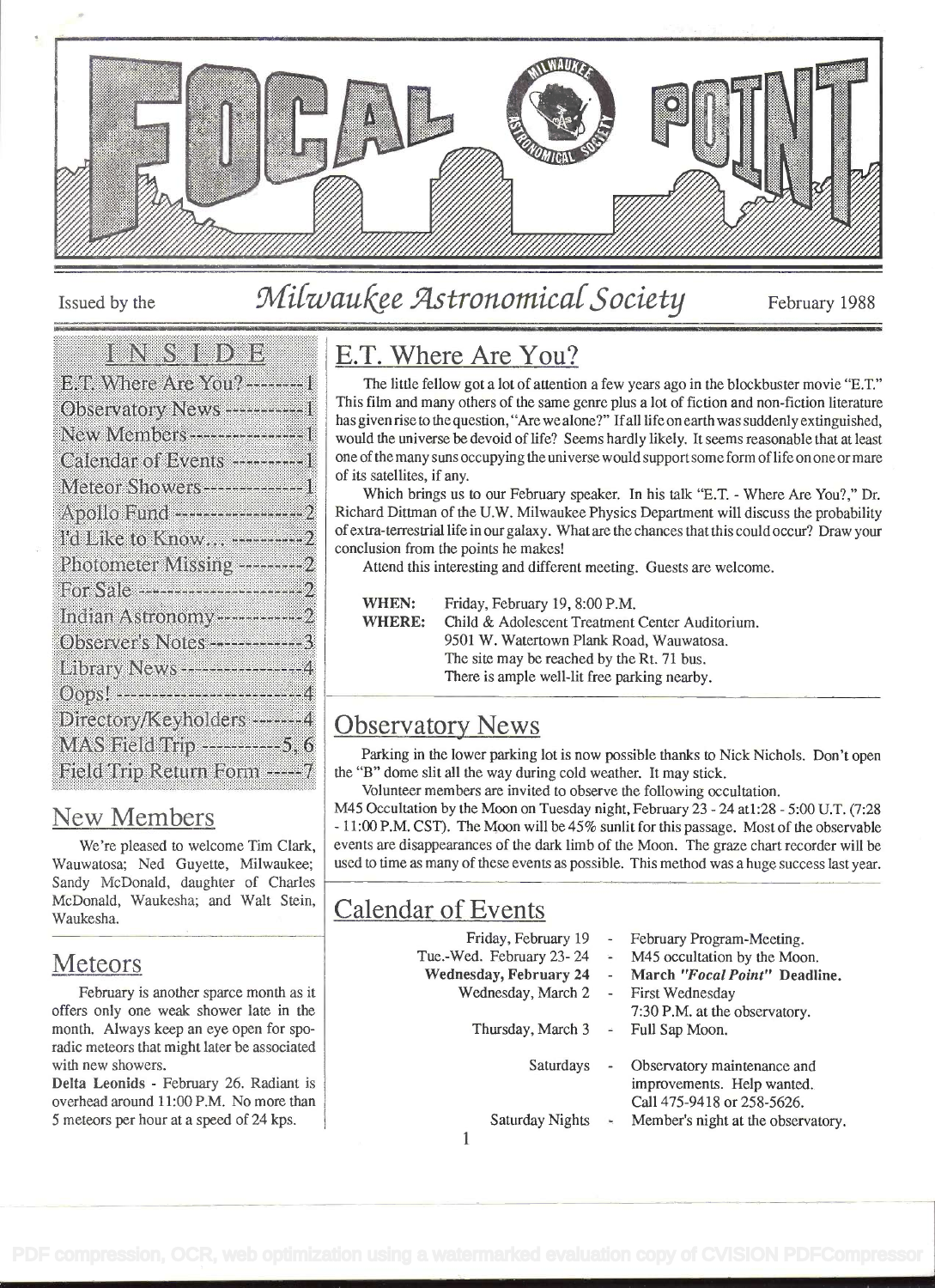now available for general use away from the observatory. The telescopes were named "Apollo" in appreciation for the generosity

#### by Paul MacAvaney

cans, and how closely one triberelated to the

American culture, he became highly inter-<br>
ested in his Pawnee ancestors, and obtained<br>
The photometer was purchased several years ago

known representation of the night sky by a

the exhibit to explain its many features.

I hope that everyone participating in the Dan Koehler<br>
ago trin will take the time to visit the 662-2987 Chicago trip will take the time to visit the  $\frac{662-2987}{662-2987}$  662-2987 Field Museum, at least for the enrichment W248 S7040 Sugar Maple Dr.<br>that learning about some of the original Waukesha, Wisconsin 53186 that learning about some of the original American astronomers will bring.

# Apollo Fund  $\vert$  I'd Like To Know...

Apollo Fund Limited has again pre-<br>
Dr. Robert Stencel, Executive Director of the Center for Astrophysics and Space<br>
sented the Milwaukee Astronomical Soci-<br>
Astronomy, University of Colorado at Boulder, has offered to edi sented the Milwaukee Astronomical Soci-<br>
ety with a \$1,000 donation to be used for Astronomer" column. MAS members could pose questions and receive concise answers by ety with a \$1,000 donation to be used for Astronomer" column. MAS members could pose questions and receive concise answers by improving and equipping our New Berlin Dr. Stencel and many colleague Ph. D. astronomers, who, c improving and equipping our New Berlin Dr. Stencel and many colleague Ph. D. astronomers, who, collectively could field many facilities. MAS member Orin Purintun, reasonable questions. Your "Focal Point" editor will forwar facilities. MAS member Orin Purintun, reasonable questions. Your "Focal Point" editor will forward your queries of general president of Apollo Fund Limited, has made interest to Dr. Stencel and publish them as newsletter s interest to Dr. Stencel and publish them as newsletter space permits.

possible our acquisition of, among other Dr. Stencel's credentials include ten years of professional astronomy research and five things, a tractor, new observatory seating, vears as a columnist for "Odyssey" magazine. As a years as a columnist for "Odyssey" magazine. As an active MAS alumnus, he joined the and the materials for construction of the two Society as a junior member. We hope we provided some incentives and opportunities for S<sup>ociety</sup> and Society as a junior member. We hope we provided some incentives and opportun his successful career. This offering is a "contribution" he would like to make to his "alma mater."

# $\alpha$  Mpollo in appreciation for the generosity **Photometer Missing From the MAS Observatory**

### by Dan Koehier

For Sale Sometime late last spring or early last summer the Observatory's Starlight-1 photoelec-1.25" standard Lumicon Deep Sky fil- tric photometer disappeared from the darkroom in the "A" building. It was discovered ter. Enhances nebulae like Orion and La- missing in August by the Observatory staff. The incident was reported to the Board of  $\left| \right|$ ter. Enhances nebulae like Orion and La-<br>goon Nebulae, increases contrast 2-3X. Directors at their September meeting, and a rigorous search of the buildings, rooms, and<br>goon Nebulae, increases contrast 2-3X. Wide bandpass. Like new.  $$40.00$ . cabinets at the Observatory was conducted. All keyholders and other parties within the MAS Contact Lee at 961-8752. **Example 20.00.** I known to have knowledge of the photometer were contacted and questioned as to its whereabouts. Our search turned up no clues, no leads, and no photometer.

For the past several months, we (myself, my fellow officers and directors, and the Indian Astronomy Observatory staff) have kept quiet about this matter, hoping the photometer would turn up. Our theory was that someone "innocently" took the photometer. We thought that person was using it at their home, learning to use it, or was experimentally connecting it to a personal The upcoming MAS trip to Chicago computer for data collection at the Observatory. We assumed that personal The upcoming of the upcomputer for data collection at the Observatory. We assumed that person did not realize the presents us all with a unique opportunity to photometer would be missed, and we assumed they would bring it back within a short period learn about the culture of the Native Ameri- of time.

eans, and how elossely one and checked to the set of the set of the set of the night sky. The Field Museum of Natural History Society's photometer was intentionally stolen by someone in the Society with a key to the was fortunate enough in the early 1900's to Observatory, or it was taken by a member while the Observatory was open for a member's have on its staff a man named James Murie, night last spring or summer, without the keyholder's knowledge.

whose mother was a full-blooded Skidi The instrument is large—two blue "boxes" about 20 lbs. or so each—with various Pawnee. Although raised in the "civilized" cables and attachments. Whoever took it knew exactly what they wanted, as every related American culture, he became highly inter-<br> $\frac{1}{2}$  piece of hardware for the photometer is

ested in his Pawnee ancestors, and obtained<br>for the Museum a large number of artifacts,<br>as well as documenting folklore that had<br>been previously ignored.  $\sigma$  proviously ignored.<br>Of particular interest to MAS members words your dues!! We cannot claim the loss on our insurance policy as there was no sign Of particular interest to MAS includes<br>is the Skidi Star Chart. Originally part of a of forced entry at the Observatory (thus there was no "burglary" per se), and we did not insure<br>ceremonial "star bundle", this is the onl the photometer separately for "mysterious disappearance" (we will if it is ever recovered, or if we purchase a new one in the future).

Native North American tribe. The age,  $\parallel$  am asking the person(s) responsible for the photometer's disappearance to please although unverified as of yet, is thought to be return it, intact, to the darkroom in the "A" building, if they have a key. If they cannot return in excess of 300 years. **it without revealing their identity**, I would accept an anonymous telephone call or letter Also of interest is the full-scale Pawnee stating where we might be able to recover it ourselves. The MAS will not prosecute the earth lodge, built to specifications from individual(s) responsible for its disappearance, so earth lodge, built to specifications from individual(s) responsible for its disappearance, so long as everything is returned in proper<br>verbal accounts gathered by Murie. Almost working order. You have my word that no inves every aspector ine lodge relates in some way enforcement officials will be involved. I simply want the MAS photometer returned to its<br>to the Pawnee understanding of the cosmos: rightful owners, the members of the MASUNo ot to the Pawnee understanding of the cosmos:<br>building materials, shape, orientation, etc.<br>Native American volunteers are on hand at further action will be taken.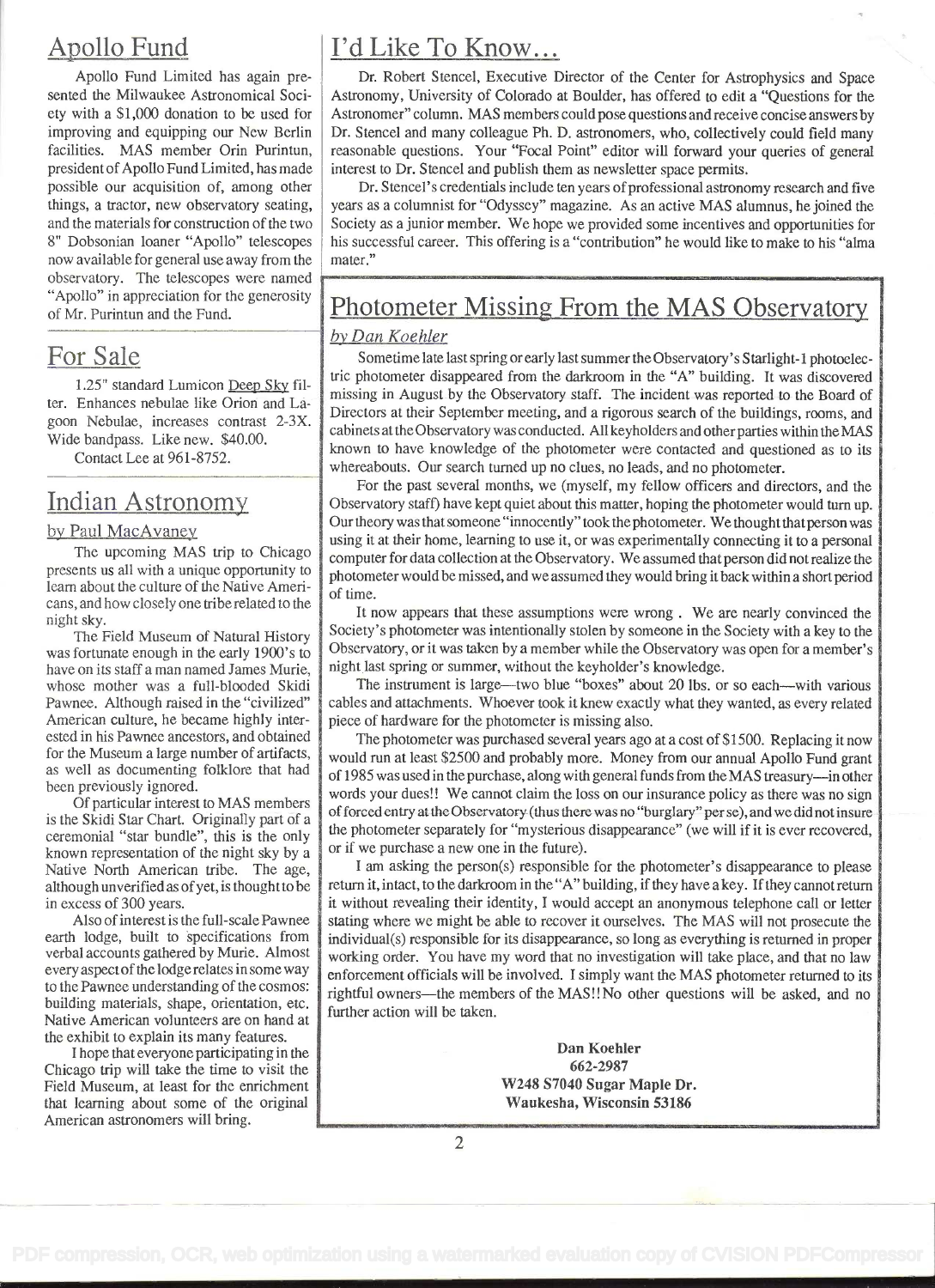### Observer's Notes\_by Lee Keith

NGC 2264 H27<sup>5</sup> H5<sup>8</sup> Specifications: Galactic Cluster, Emission Nebula in Monoceros. R.A. = 6h 41.1m Dec. =  $9^{\circ}$  53' (epoch 2000) Size:  $60' \times 30'$ ; 4th magnitude General Location: Beginning at Betelgeuse, hop 2.5<sup>°</sup> NE to 4th mag Mu Orionis, then 3.5<sup>°</sup> W to 6th mag 75 Orionis, then 5.5<sup>°</sup> W to S Monocerotis and NGC 2264. Right Angle Sweep: From Betelgeuse, sweep  $2.5^{\circ}$  N then 10.5° or 50 min R.A. west.

#### REFERENCES:

#### ASTRONOMY Magazine. February 1977:

This object consists of a 4.7 mag primary (an irregular pulsating sun of uncertain period) and an 8th mag companion only 3 arcseconds (") distant. There is also an 11th mag 17" away. Thus Barns called this object a "striking triple...very colorful." ...NGC 2264 has a dual nature. It is a modest cluster of about 20 stars...visible to the unaided eye on a diffuse nebula (Cone nebula). Here, then, in one setting of the telescope we have the rare opportunity to see FIVE classes of celestial objects: double (or triple) star, variable star, open cluster, bright (?) diffuse nebula and dark nebula! Surely this unusual gathering deserves a visit on the next clear night.

Webb Society Deep Sky Observer's Handbook Vol III, P.78:

 $(12"$  scope) 40 stars in the  $25'$  area around 15 (s) Monoceros.

(8.5" scope) Extended almost parallel to the galactic plane; loose distribution; majority of stars 8-10th mag.

Observe the Herschel Objects (Pub by the Astronomical League):

Mag 4.7, 30' in size, Diffuse Nebula and open cluster in Monoceros, 20 stars counted, loose and poor, stars scattered, one blue-white star, nebula difficult to see, use averted vision. Under better than average sky conditions, may make out faint nebulosity. (8" Starliner, 48x)

Burnham's Celestial Handbook. P.1206:

a very large and scattered cluster of about 20 bright stars and over 100 fainter members, called "the Christmas Tree" by L. S. Copeland. ... resembles an arrowhead pointing nearly due south. ... the distance of the group is about 2600 LY, giving the true distance across the arrowhead as about 20 LY. . . .The brightest star of the cluster is the giant 5th mag star S Monocerotis, spectrum 07 IV, a super hot sun which has been found to be slightly variable. This star has a computed absolute mag of  $-5$  ...8500 suns. ...The nebulosity which surrounds NGC 2264 is not seen in small telescopes (not easily), but is dramatically revealed on long exposure photographs.



EYEPIECE DRAWING



## VIEWING CONDITIONS

Time: 1:30 UT Seeing: Avg Transparency: 5.0 Observer's Name: Lee Keith Location: MAS Observatory Telescope Type: "B" 12.5" f/7 Other Conditions: Hazy. cold

### ADDITIONAL SKETCHES & NOTES

Large, Bright, stands out well from background. Looks like a Christmas tree, with bright star at tip and at base. Has many ornaments, no nebulosity seen. 50 stars.

 $\overline{3}$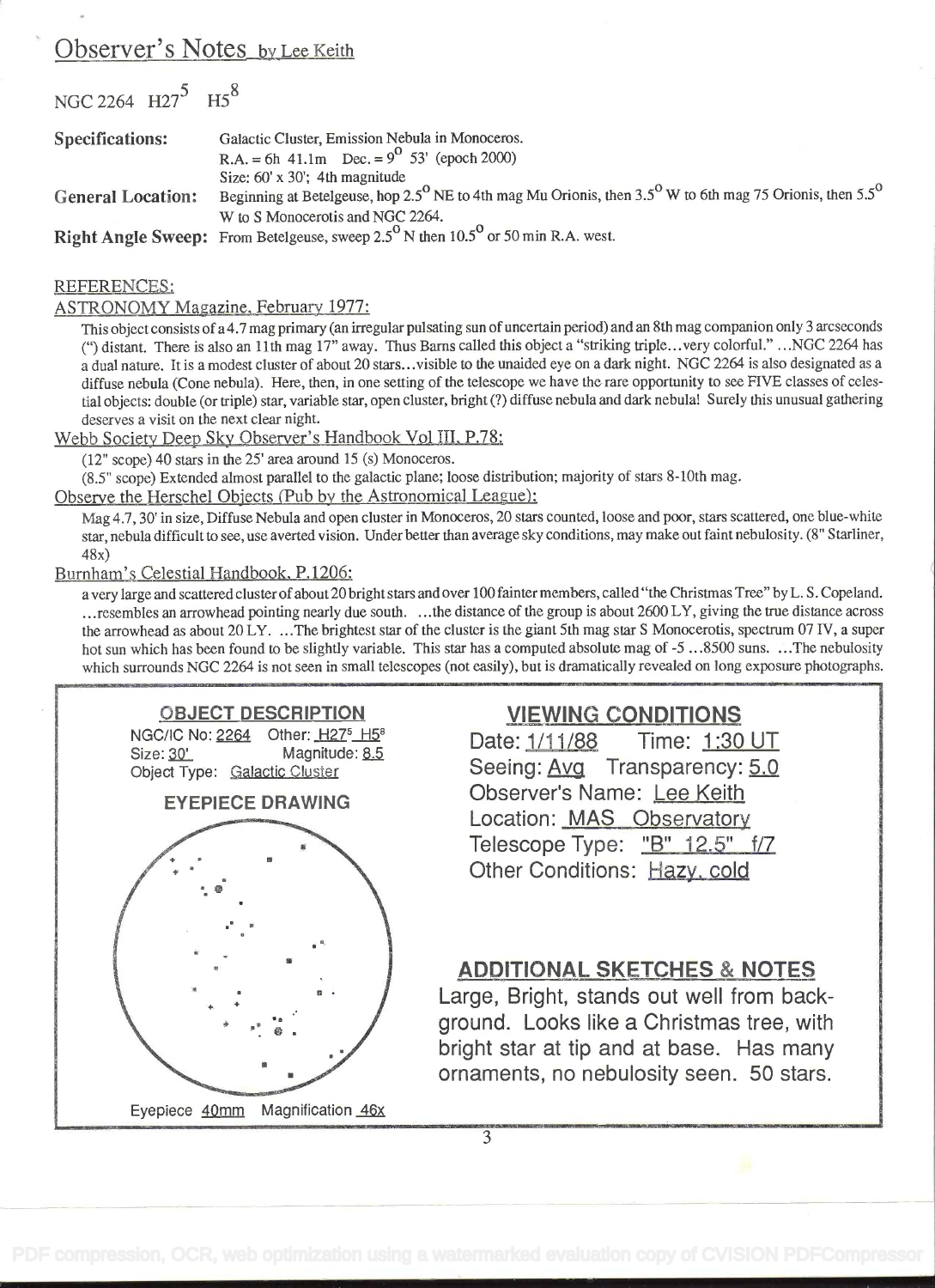## Library News

### by Sally Waraczynski

From the sound of things at the January meeting, MAS might have to add another Beatitude: Blessed are they who return in good time that which they have borrowed." The library welcomes home "How to Build a Dobsonian Telesco "Build Your Own Telescope." Please check to see if what you thought was your own copy does not, in fact, bear the MAS Library stamp.<br>While sitting out the cloudy or frigid nights you might enjoy one of these new additions:

Microcomputers in Astronomy II - edited by Russell M. Genet and Karen A. Genet

This is a compilation of 23 papers presented at the Fifth Annual Fairborn Symposium (1984). Topics covered in a fair amount of detail include microcomputer applications by amateur in telescope control, photoelectric photometry, and spectroscopy. Plot star charts; interface your Apple for data acquisition, network with other astronomers; achieve digital control of your dewcap (Chapter 22). The possibilities seem endless!

#### The Exoloding Suns: Secrets of the Supernovas - Isaac Asimov, 1985.

It was Fritz Zwicky who coined the term "supernova" back in 1934 when he began to search for gigantic stellar explosions. Once it had been established that there were many other galaxies at great distances from the Milky Way, some previously observed "novas" seemed far too luminous.

Writing before Sanduleak's demise, the author does not discuss hot, blue stars as possible supernova progenitors, but this minor flaw is easily overlooked. The plot thickens with every chapter of this cosmological "who-done-it." How could there suddenly be new stars in an unchangeable sky? Why were all the stars in the Andromeda nebula so dim? What accou our planet when only hydrogen and helium could have formed in the early universe? Even if you know all the answers, I'll bet there are a couple of questions you hadn't thought of.

We are preparing a comprehensive index for the slide collection. Now would be an excellent time to add some of your 35mm. masterpieces. That could include slides of celestial objects, atmospheric phenomena, or MAS events both historical and more recent. Please be sure your donations are identified as completely as possible as to content, photographer, and date.

Anyone considering enrolling in the Astronomy Book Club, please contact me first. If I can sponsor your membership, the MAS Library can receive several books at no cost.

| KeyHolders |  | Oops!                                                                                 |
|------------|--|---------------------------------------------------------------------------------------|
|            |  | In the January issue I inadvertently<br>dropped the last several lines of the article |
|            |  | about Ed Halbach wishing us a season's<br>greeting. The lines talked about Ed now     |
|            |  | having more time for observations.                                                    |
|            |  | Sorry about the mistake. [Steve Reich]                                                |

### **Directory**

| President manufactured manufactured by Dan Koehler manufactured and 662-2987 |                            |  |
|------------------------------------------------------------------------------|----------------------------|--|
|                                                                              |                            |  |
|                                                                              |                            |  |
|                                                                              |                            |  |
| Observatory Director G. Samolyk 475-9418                                     |                            |  |
| Assistant Observatory Director  J. Asztalos  258-5626                        |                            |  |
|                                                                              |                            |  |
|                                                                              |                            |  |
|                                                                              |                            |  |
|                                                                              | 4201 W. Highland Blvd.     |  |
|                                                                              | Milwaukee, Wisconsin 53208 |  |
|                                                                              |                            |  |
|                                                                              | New Berlin, Wisconsin      |  |
|                                                                              |                            |  |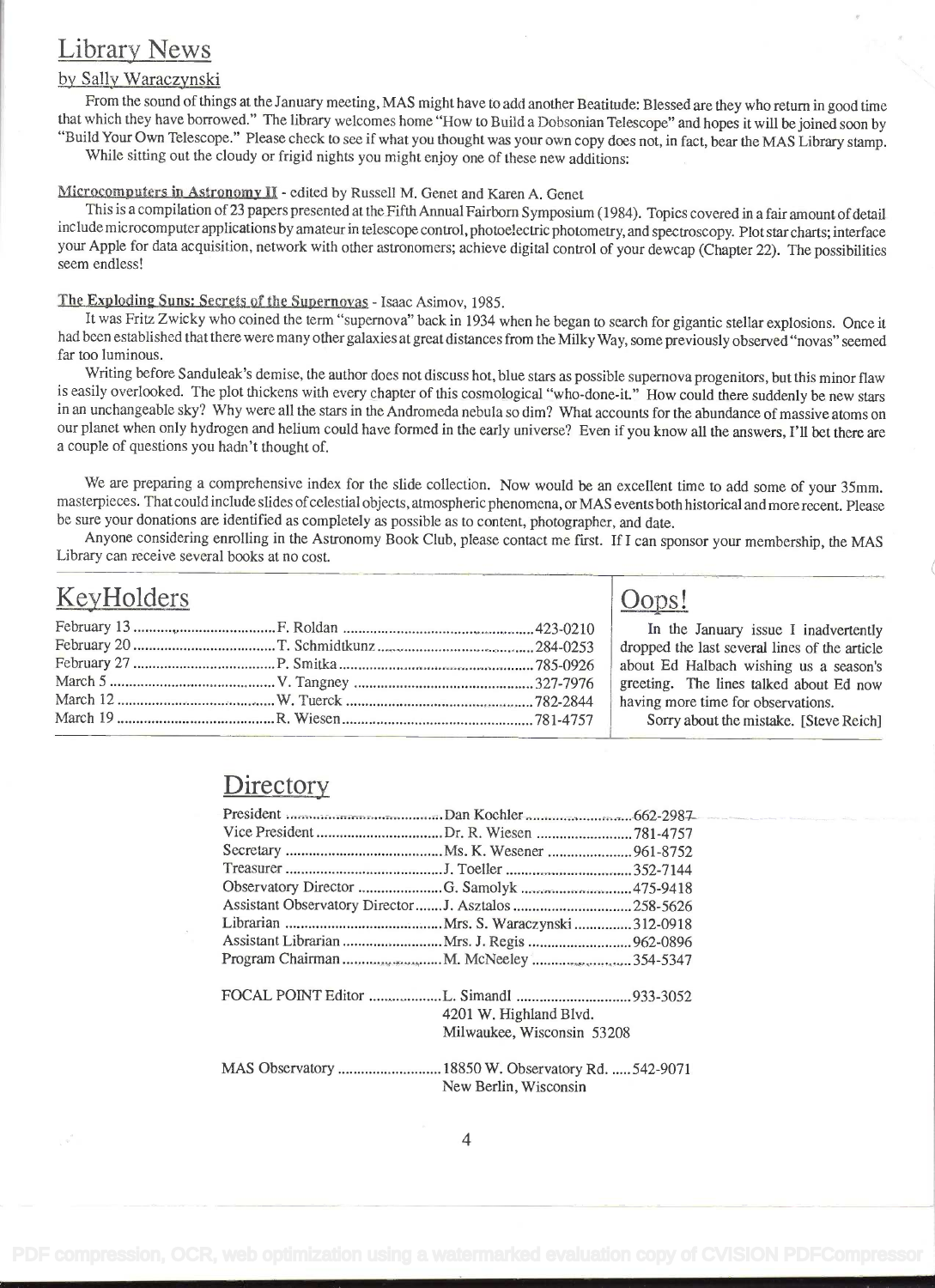# JOIN US FOR THE MILWAUKEE ASTRONOMICAL SOCIETY'S SPRING FIELD TRIP!!

### WHAT?

Visit Chicago's Adler Planetarium exhibits and sky show, Field Museum of Natural History, Museum of Science and Industry, or Shedd Aquarium. The trip is open to all members of the Milwaukee, Wehr, Neville Public Museum, and Racine Astronomical Societies, the Northern Cross Science Foundation, their families and friends.

### WHEN?

Saturday, March 19, 1988.

#### COST?

\$9.75 per person for MAS members, their family members and friends, and \$10.25 per person for all others. Includes transportation by Wisconsin Coach Lines Bus and a ticket to the planetarium's sky show "A STARTS BORN" (Our group will have a special private show).

### TIME?

Buses leave Milwaukee from the College Ave. "PARK-RIDE" lot (just off I-94 east 2 miles south of the I-94/ 894 junction near the airport—NOTE: We will meet in the lot on the west side of I-94!!) at 8:05 A.M. sharp, and return there by 7:30 P.M. our group will arrive in Chicago at the planetarium by 10:00 A.M. The sky show is at 12:00 Noon. The other museum tours take place after 1:15 P.M until 5:00 P.M. We depart Chicago about 5:15 P.M. Transportation will be provided for all other museum tours if desired. See itinerary on the back side for exact details.

#### RESERVATION DEADLINE?

Reservation and payment form (enclosed) must be received by March 14, 1988 to insure accommodation. The trip is limited this year to the first 94 reservations received!!

#### MEALS?

The MAS will not provide any food or beverages on the buses, however food and/or drinks (bottles or cans only, including alcohol) are allowed while in transit. You may eat on your own at the planetarium's snack bar, the field museum's McDonald's, or bring your own "brown bag".

#### QUESTIONS?

Contact Dan Koehler at 414-662-2987 weekdays after 6:00 P.M. or anytime on weekdays. Mail your completed reservation form with payment (make checks payable to The Milwaukee Astronomical Society)

> To: Dan Koehier, President The Milwaukee Astronomical Society W248 S7040 Sugar Maple Drive Waukesha, WI 53186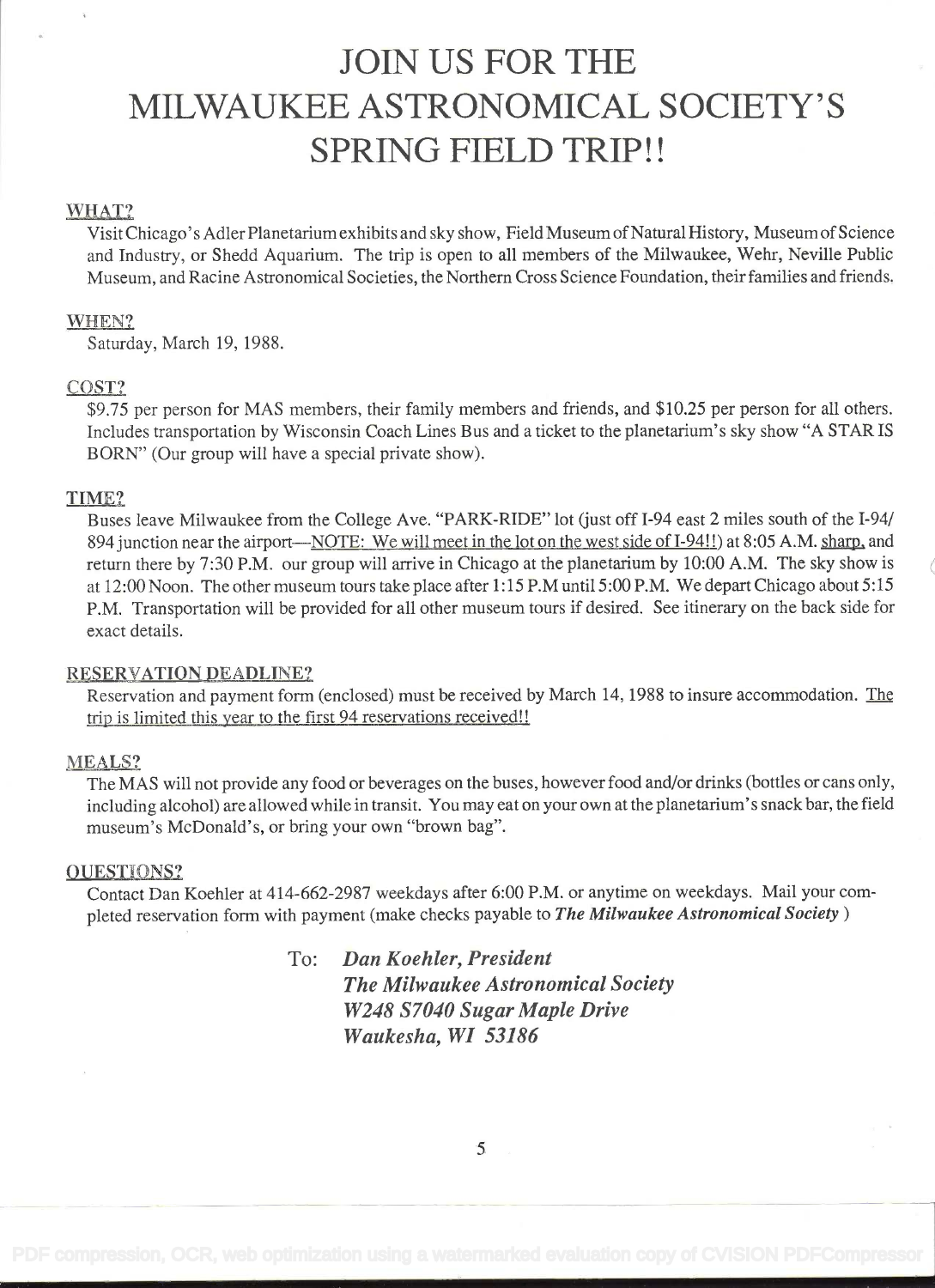# ITINERARY FOR THE MILWAUKEE ASTRONOMICAL SOCIETY'S SPRING FIELD TRIP MARCH 19, <sup>1988</sup>

- 7:45 8:05 A.M. BOARD BUSES AT COLLEGE AVENUE PARK-RIDE LOT ON WEST SIDE OF 1-94.
- 8:05 10:00 A.M. TRAVEL TO CHICAGO.
- 10:00 12:00 P.M. TOUR ADLER PLANETARIUM AND LUNCH.
- 12:00 1:00 P.M. ADLER SKY SHOW "A STAR IS BORN".
	- 1:15 P.M. 1 BUS LEAVES PLANETARIUM FOR MUSEUM OF SCIENCE AND INDUSTRY, AND ARRIVES ABOUT 1:30 P.M. IT DEPARTS (TO REJOIN THE GROUP AT THE FIELD MUSEUM ) AT 4:45 P.M.
	- 1:15 P.M. OTHER BUS LEAVES PLANETARIUM FOR A STOP AT THE SHEDD AQUARIUM, THEN TRAVELS ON TO THE FIELD MUSEUM..

\*\*\*YOU MAY STAY AT THE PLANETARIUM FOR AS LONG AS YOU WISH (IT CLOSES AT 5:00 P.M.) HOWEVER YOU MUST REJOIN THE GROUP FOR THE RETURN TRIP TO MILWAUKEE BY 5:00 P.M. AT THE FIELD MUSUEM\*\*\*

- 5:00 P.M. THE PLANETARIUM, FIELD MUSEUM, AND SHEDD AQUARIUM CLOSE.
- 5:00 5:15 P.M. GROUP REASSEMBLES FOR DEPARTURE.
- 5:15 7:15 P.M. RETURN TRIP TO MILWAUKEE.

#### MUSEUM ADMISSION PRICES

### Museum of Science and Industry:

General Admission is FREE, special exhibits of the coal mine, submarine, and space program are \$1.50/Adult and \$1.25/Child 6-17.

#### Field Museum of Natural History:

\$2.00/Adult, \$1.00/Child 6-17, \$1.00/Student, \$.50/Seniors (65+), Teachers are FREE, Maximum Family Charge is \$4.00 for Parents and Children under 18.

#### Shedd Aquarium:

\$2.00/Adult, \$1.00/Child 6-17, \$.50/Seniors (65+). Main Tank Feedings are at 1 1:00 a.m., 2:00 and 3:00 p.m.